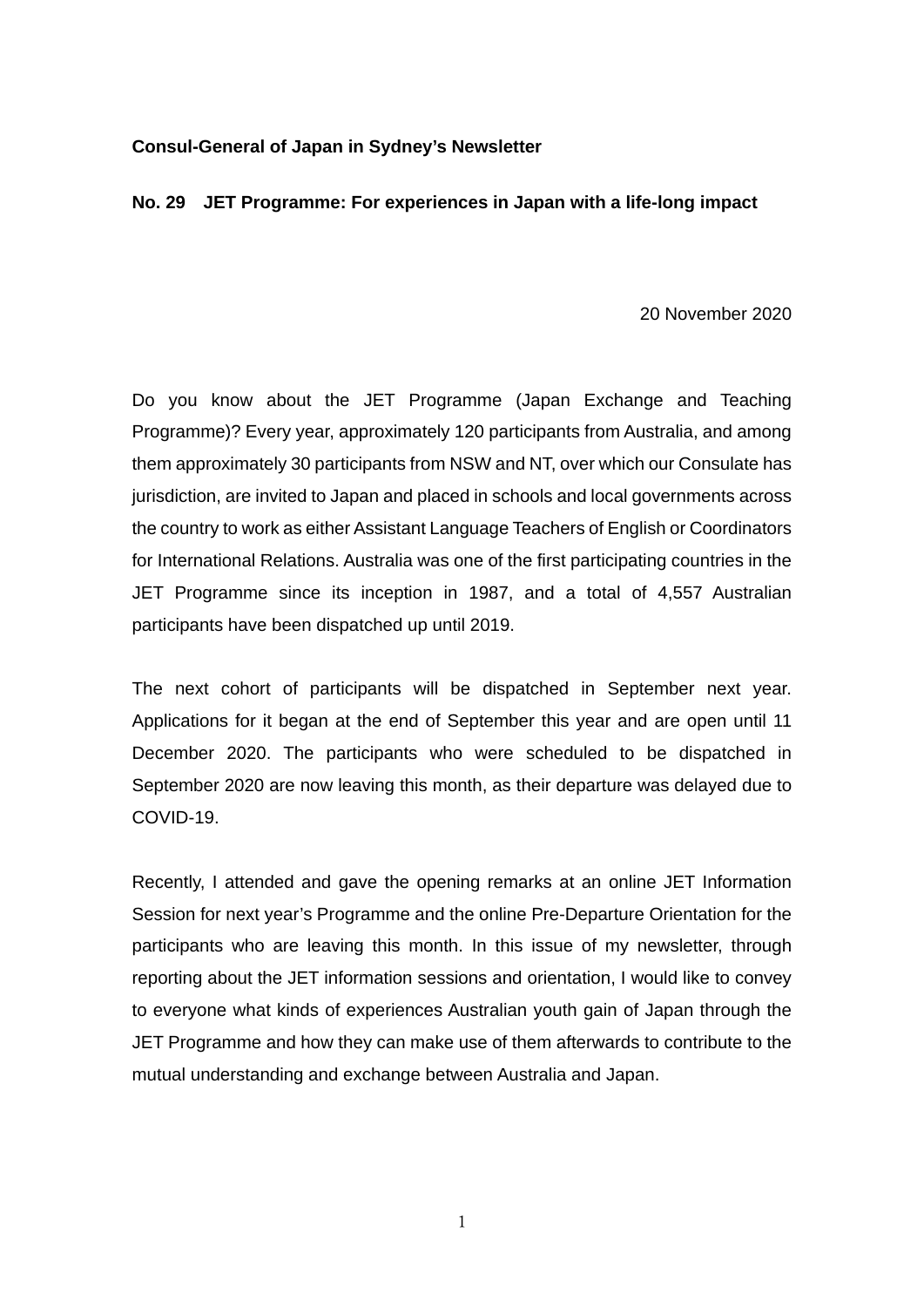

**Presentation on JET at the online information session (30 October 2020)**

Following the opening of the application period at the end of September, four information sessions for the 2021 JET Programme were held between 22 October and 10 November. This year, the sessions were held in an online format due to COVID-19. Approximately 10 to 20 people attended each session, and their high level of interest was obvious.

For the information session on 30 October, I made the opening remarks and then Jessica, a local staff member from our Consulate, gave a presentation on the JET Programme, including comments about her own experience as a JET participant. (Presentation material can be found in the links at the end.)

The three aims of the JET Programme are: 1) to enhance foreign language education, 2) to promote internationalization at the local level, and 3) to foster ties between foreign youth and Japanese youth. With these aims in mind, the Programme is conducted in cooperation with the Japanese Ministry of Internal Affairs and Communications (MIC), the Ministry of Foreign Affairs (MOFA), the Ministry of Education, Culture, Sports, Science and Technology (MEXT), local government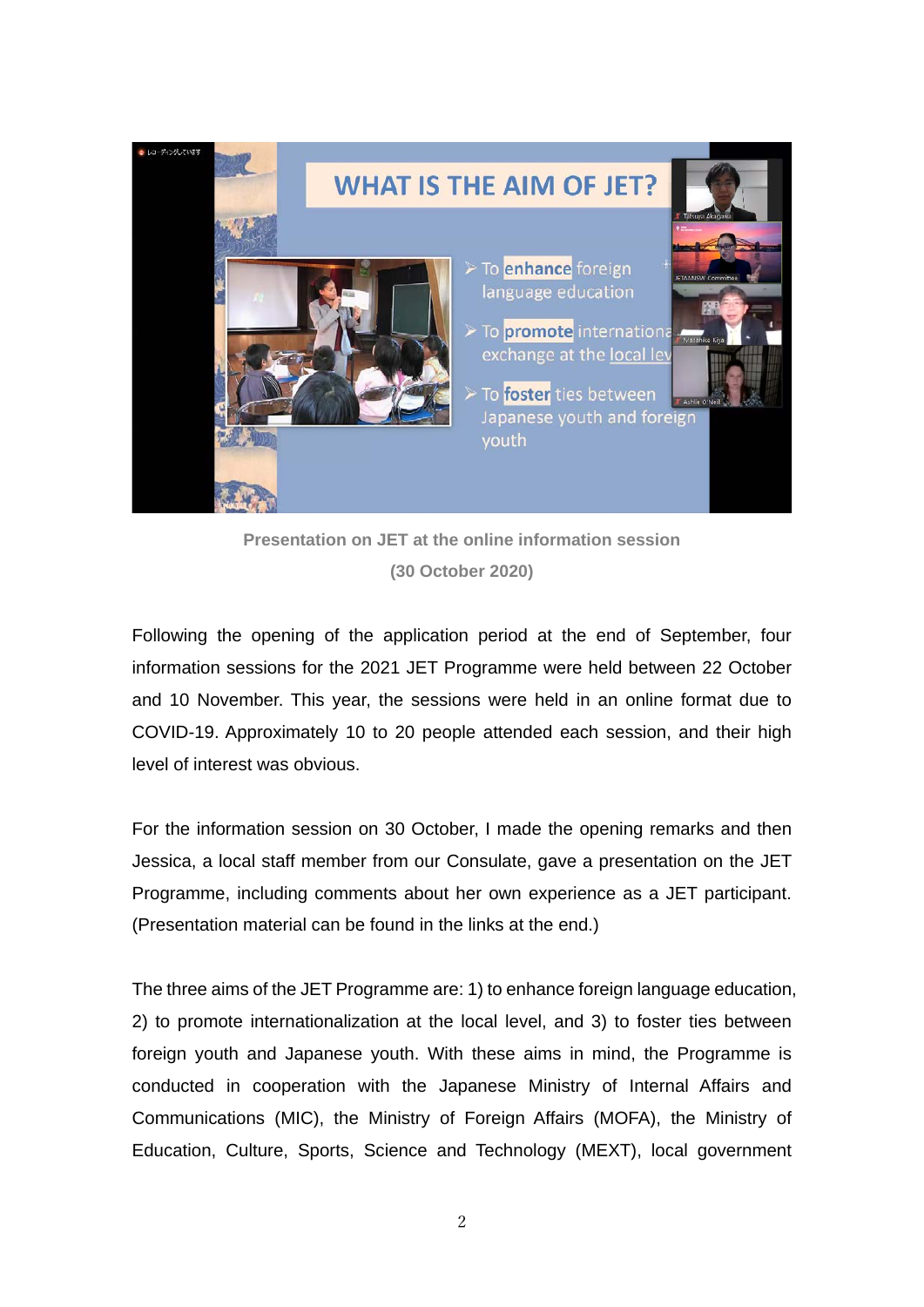bodies and the Council of Local Authorities for International Relations (CLAIR).

On the Programme, there are three types of positions: Assistant Language Teacher (ALT), Coordinator for International Relations (CIR) and Sports Exchange Advisor (SEA). Over 90% of JET participants are ALTs. Nationwide in Japan, roughly 1,000 local government organisations participate as Contracting Organisations, and both urban-based JETs and rural-based JETs have their own merits. The contract is for one year with renewal possible for up to five years in total, and the annual remuneration steadily increases from 3.36 million yen (A\$44,038 at the current exchange rate) in the first year to 3.96 million yen (A\$44,830 at the current exchange rate) in a participant's fourth and fifth years.



**Ms Ashlie O'Neill, President of the JET Alumni Association in NSW, presenting at the online information session (Sunday, 30 October 2020)**

In the information session, the President of the JET Alumni Association in NSW (JETAA NSW), Ms Ashlie O'Neill and committee member Ms Tida Dhanommitrapap, talked about their various experiences on the JET Programme as Assistant Language Teachers based in Hyogo Prefecture and Shizuoka Prefecture, as well as their activities in JETAA NSW since finishing on the JET Programme.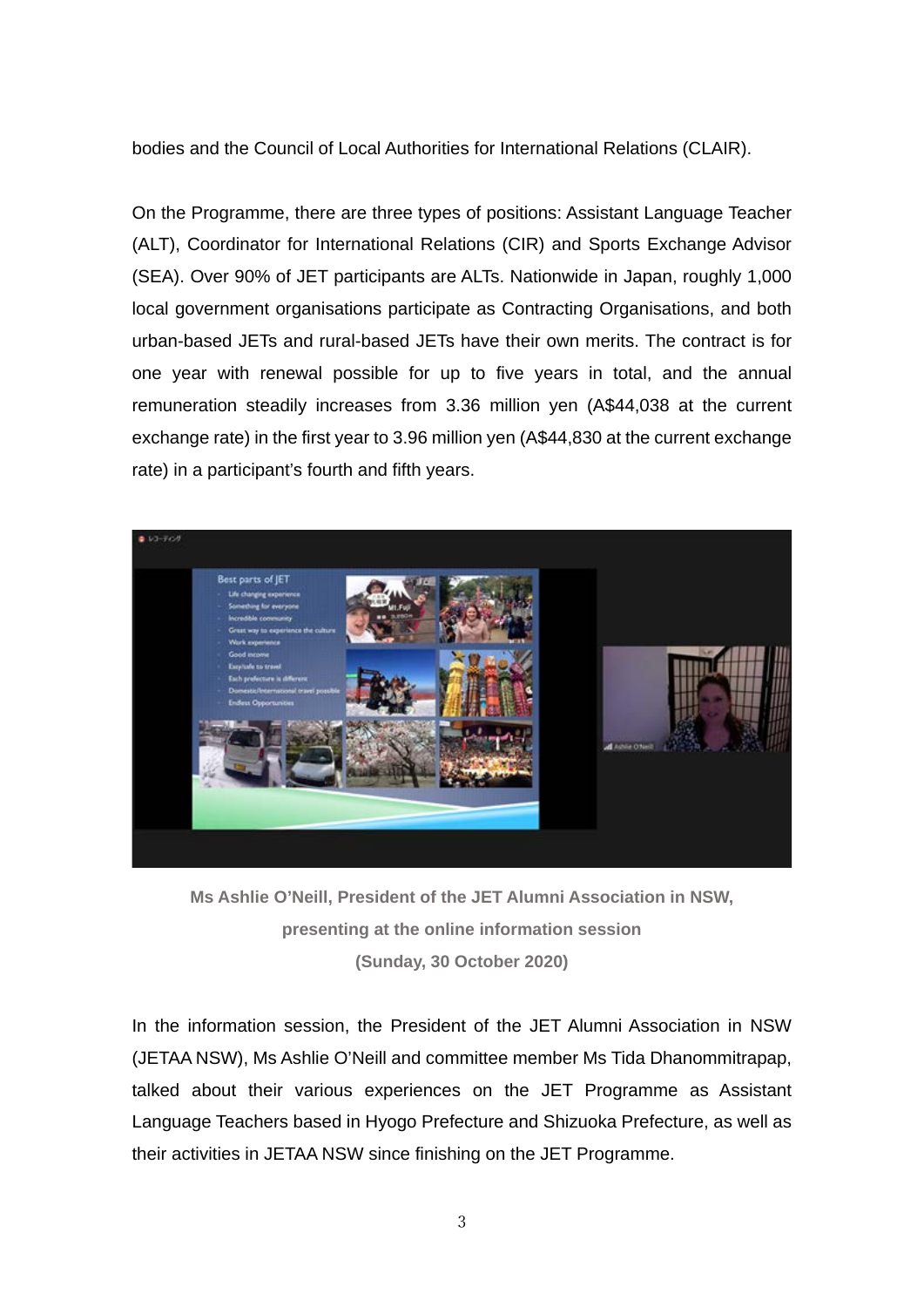From listening to their presentations, JET participants do not solely teach English at schools, but also participate in and interact with local events, grow to love their local areas, and create memories travelling across Japan. It was clear to see that it was an irreplaceable and valuable experience in the respective participants' lives.

Upon finishing their term on the JET Programme, some participants return to their home countries while others remain in Japan. The approximately 120 JET participants from Australia who are placed in Japan every year are also active in Australia and parts of Japan, making using of the various experiences they gained on the Programme.

For those who return to Australia, they can continue to keep their ties with Japan for many years to come through the JET Alumni Association. JETAA NSW especially is considerably active, and when the COVID-19 restrictions first started in March of this year, they moved their regular monthly social meet-up event to weekly on Zoom. Even now, they continue to hold this gathering every fortnight amongst other events and are one of the most active Japan-related organisations in Sydney. Last year, the President of JETAA NSW Ms Ashlie O'Neill was also the Chairman of JETAA International.

With the slogan "Once a JET, always a JET", I am incredibly glad that the JET alumni value their ties to each other.

4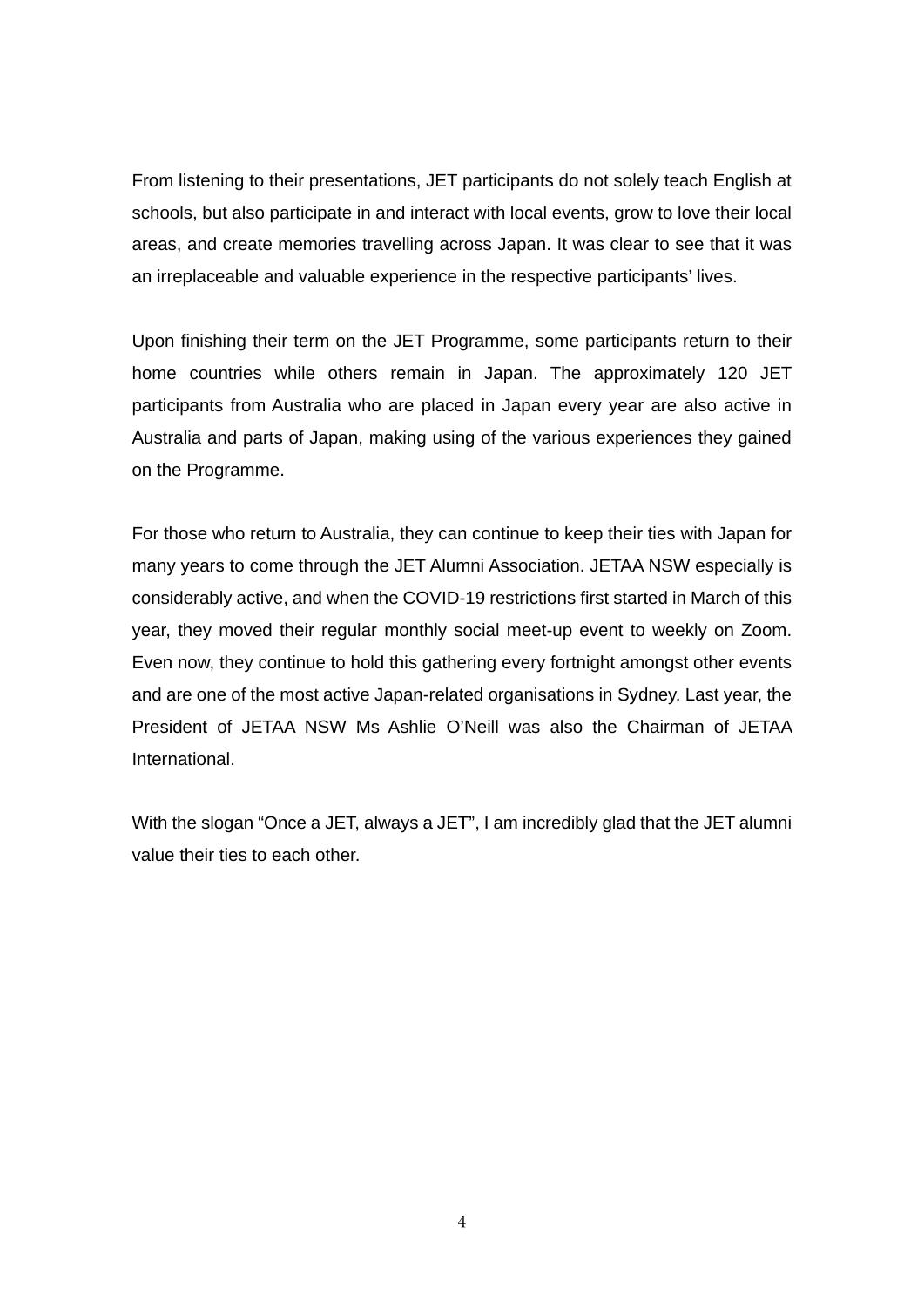

**Self-introductions using Padlet at the online Pre-Departure Orientation (15 November 2020)**

On 15 November, an online Pre-Departure Orientation was held for the 19 JET participants from NSW and the NT who, after their departure was delayed due to COVID-19, are scheduled to leave this month. Twelve committee members from JETAA NSW also participated in the orientation.

In my opening remarks, I conveyed that JET Programme participants will not only gain invaluable experiences in Japan but are also an irreplaceable link in the cooperation and exchange between Australia and Japan, with full support from the Government of Japan. I also thanked JETAA NSW for their cooperation.

The orientation was held over half a day and included not only important information in relation to travel and daily life, but also shared know-how through breakout sessions on teaching methodologies in English class and extra-curricular activities, the current status of COVID-19, Japanese language studies and job hunting after returning home to Australia.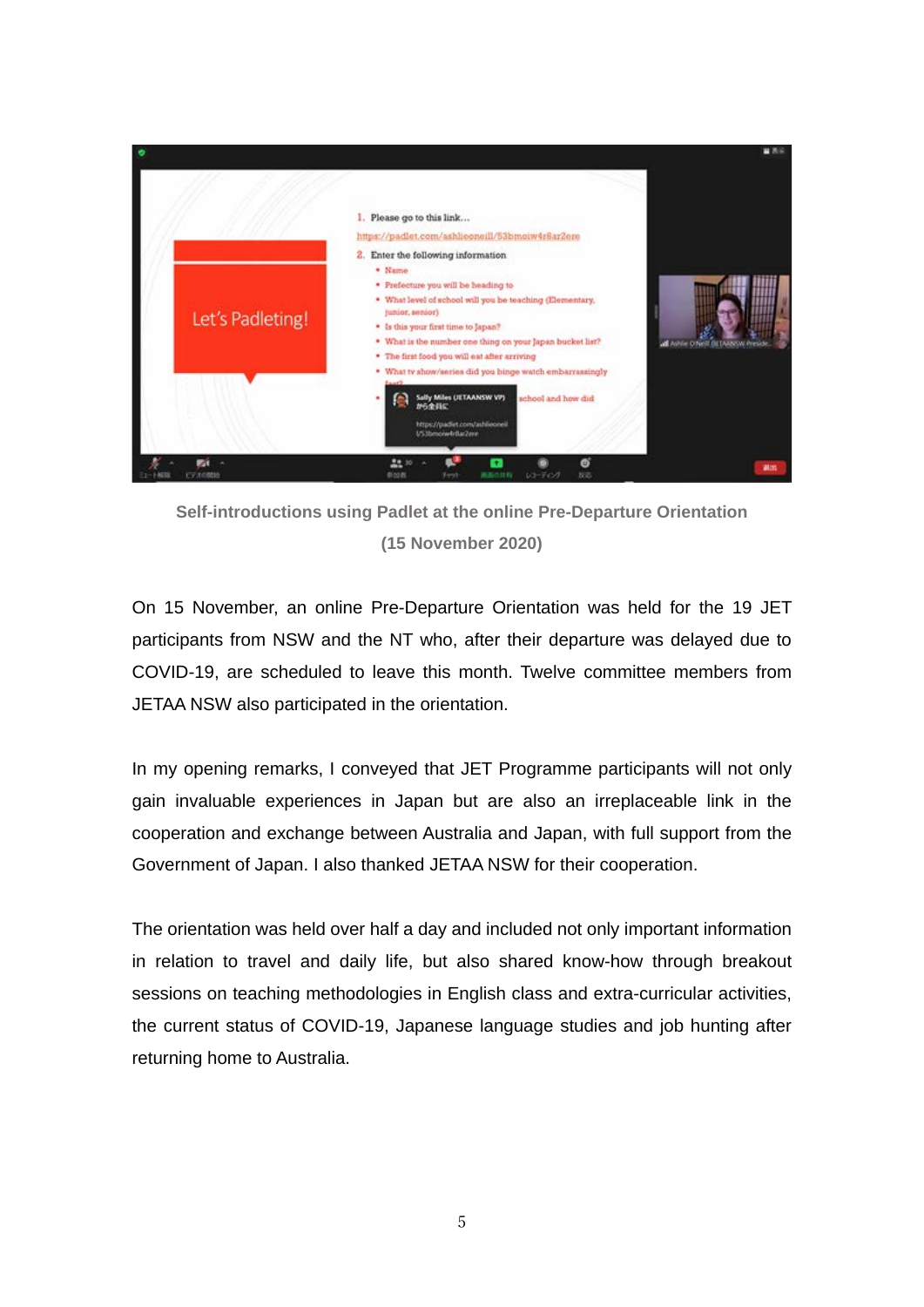

**JET booth at University of Sydney's autumn career fair (4 March 2020)**

The placement of participants from Australia on the JET Programme has a history extending for 33 years. Although there have been some changes this year relating to COVID-19, the cycle of recruitment and dispatching has been well established.

Every year from February through March, our Consulate exhibits a JET booth at career fairs held by universities within NSW to provide information for graduating students. The application period then opens from September through to November (December this year), and after the written application and interview stages, applicants are notified of their results in March. In June or July (November this year), the Pre-Departure Orientation is held and departure occurs in July (November this year). Finally in March, upon completion of a participant's appointment period on the JET Programme, a Returnee Reception is held for those who return home.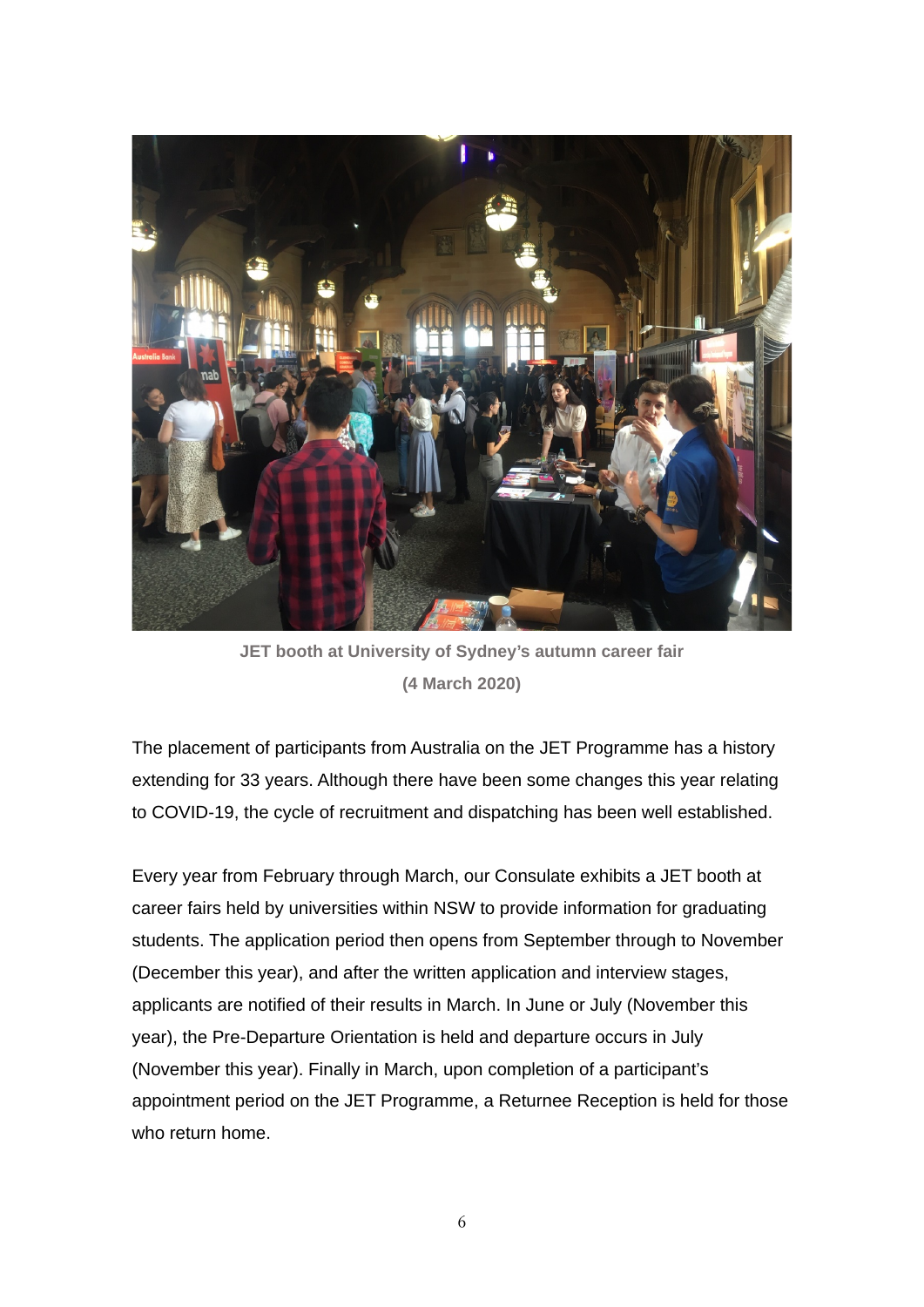In the future, with the cooperation of local Japanese companies and organisations, I hope to hold career seminars aimed at JET participants, as well as networking events with Japanese companies on a regular basis.



**Jessica Scott's JET experience – a staff member at the Consulate-General of Japan in Sydney (May 2019)**

In December last year, Jessica Scott joined our Consulate's Information and Culture Division as a member of local staff. From 2017, she worked on JET for two years as an English Assistant Language Teacher (ALT) in Akita Prefecture. Jessica also currently plays a role in JETAA NSW as the Secretary.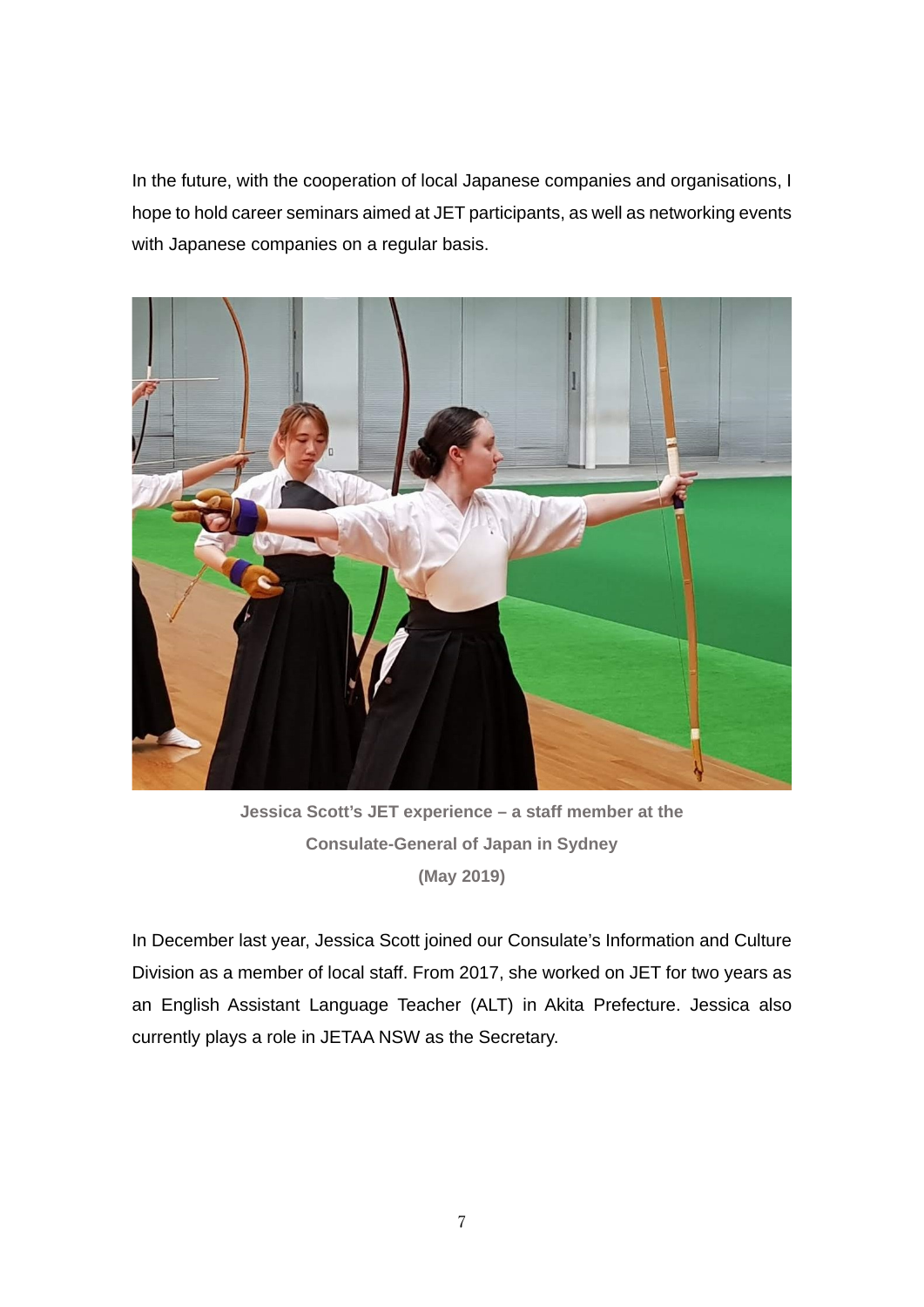Aside from her duties relating to the JET Programme at our Consulate, she has also widely taken on work including writing articles on her JET experience in our Consulate's quarterly newsletter *Japan Reports*, manages the Consulate's Instagram account and J-Syd InstaLive series, and supports tasks relating to the management of the website and Facebook account. Her presence at the Consulate has already become indispensable.

The JET Programme has been a big success in the promotion of foreign language education and internationalisation within Japan and helps to provide exchange opportunities in Japan to young people around the world. The value of the Programme has already been seen for over 30 years and will increase even more. I will do my very best so that more Australians will take part in the JET Programme and will be able to make full use of the experience and network with a life-long impact.

The application period for next year's September cohort is open until 11 December 2020, so please share this information to anyone you happen to know who may be interested in the JET Programme.

JET Programme <http://jetprogramme.org/en/>

2021 JET Programme Application Packs (Embassy of Japan in Australia) [https://www.au.emb-japan.go.jp/itpr\\_en/education\\_jet\\_en.html](https://www.au.emb-japan.go.jp/itpr_en/education_jet_en.html)

2021 JET Programme Information Session presentation [https://www.sydney.au.emb](https://www.sydney.au.emb-japan.go.jp/document/english/2021_JET_Presentation.pdf)[japan.go.jp/document/english/2021\\_JET\\_Presentation.pdf](https://www.sydney.au.emb-japan.go.jp/document/english/2021_JET_Presentation.pdf)